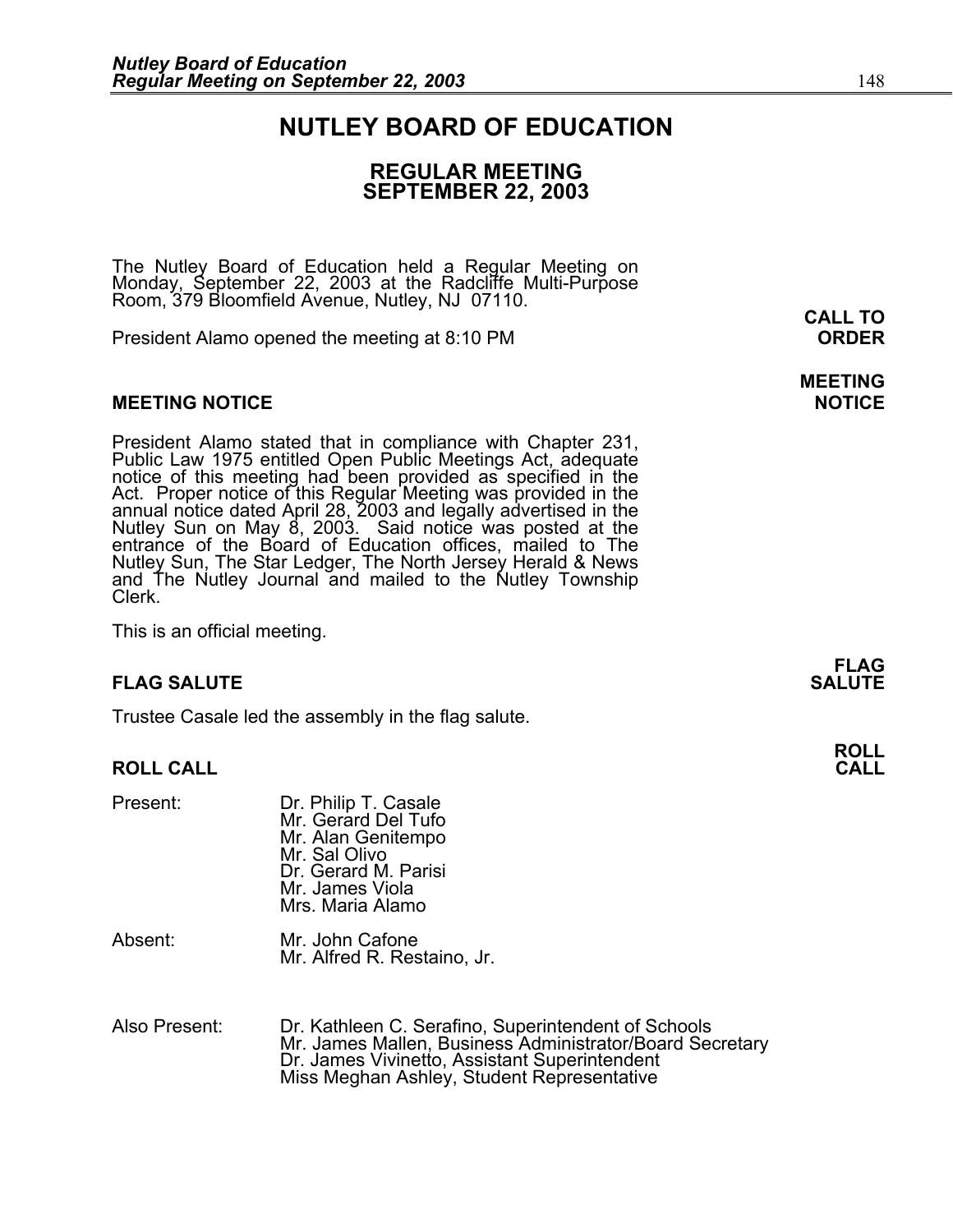## **APPROVAL OF MINUTES APPROVE**

BE IT RESOLVED that the Board of Education approves the minutes of the Conference Meeting of September 8, 2003, the Regular, Conference and Closed Executive Session Meetings of August 25, 2003 and the Special Meeting of Ma

Trustee Genitempo moved, Trustee Parisi seconded, and the Board unanimously approved by voice vote a motion to approve the minutes.

### **CORRESPONDENCE CORRESPONDENCE**

Board Secretary Mallen read the following correspondence:

A thank-you note from Valerie & Walt Sautter for the Board's expression of sympathy on the passing of her mother.

A thank-you note from Linda Pote for the Board's retirement dinner and gift.

### **SUPERINTENDENT'S REPORT A SUPT'S REPORT A**

Superintendent Serafino welcomed everyone in attendance and announced that the Board would like to recognize the students<br>who represented Nutley High School in the 13<sup>th</sup> Annual JP Morgan Chase Lincoln-Douglas Debate Team. Dr. Serafino then introduced Nutley High School Principal Mr. Joseph Zarra who introduced Denis Williams, Adviser to the Debate Team. Mr. Williams explained the criteria for winning the debate and introduced each recipient whose name is listed on Schedule A as appended to these minutes.

Dr. Serafino presented the rest of the Superintendent's Report dated September 22, 2003, Schedule A, which is appended to the minutes of this meeting.

### **BOARD SECRETARY'S REPORT**

Board Secretary Mallen presented the Board Secretary's Report dated September 22, 2003 as listed on the agenda.

Mr. Mallen informed the Board that the installation of the high school replacement windows will commence in three to four weeks and will take place from 3:00 PM to 11:00 PM when school is not in session. Mr. Mallen also mentioned that the Board's architect Mr. Heckendorn is in the process of preparing Board's architect Mr. Heckendorn is in the process of preparing plans for the replacement of the high school science labs and the Board expects to go out to bid within the next two months for the replacement of the science labs.

### **BOARD SECRETARY'S**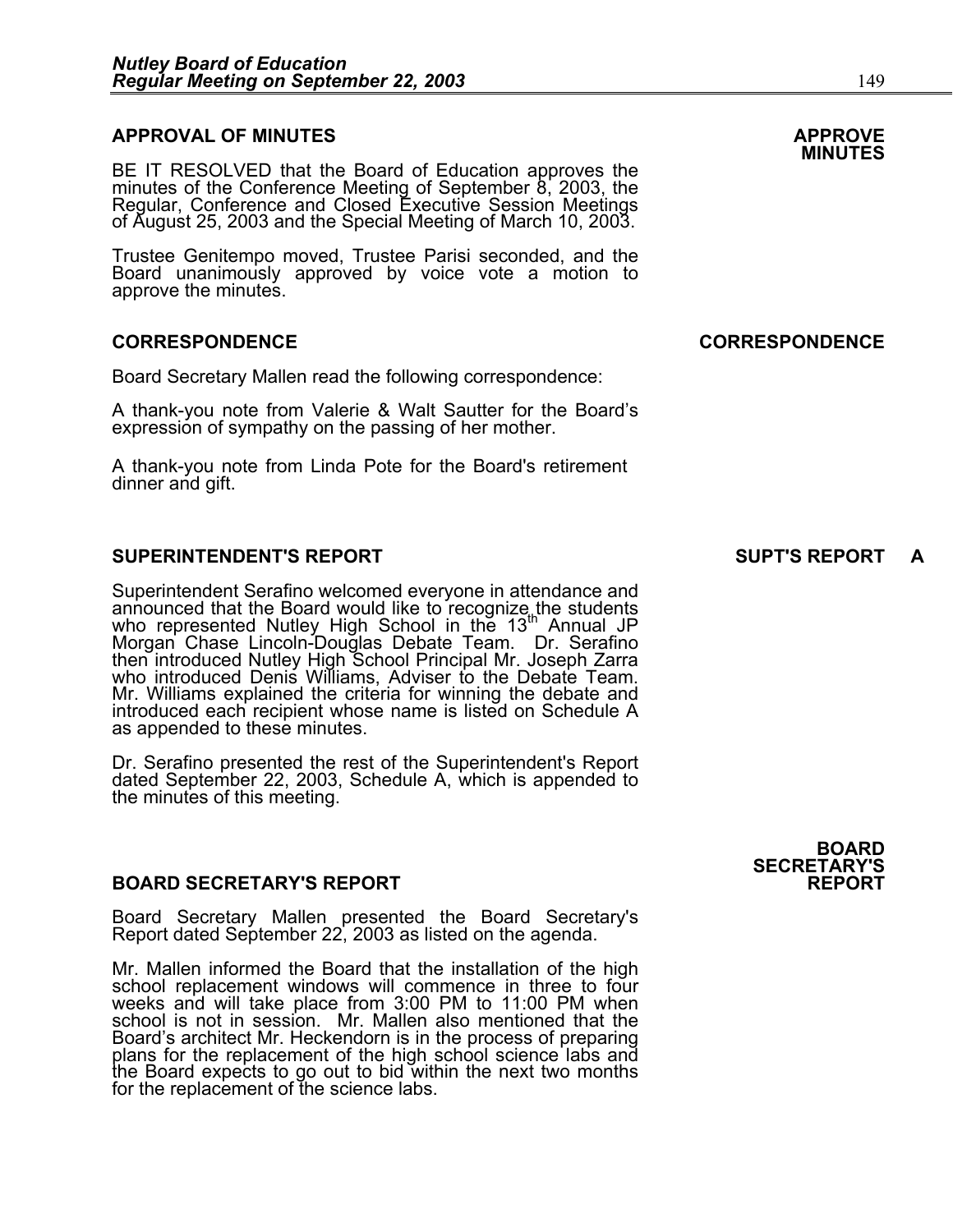### HEARING OF CITIZENS (Resolutions Only) **HEARING OF SEARING** OF

None

### *SPECIAL ORDER OF BUSINESS*

Trustee Genitempo moved and Trustee Casale seconded the following memorial. Upon being put to a roll call vote, the memorial was unanimously approved.

### **MEMORIAL Mr. John Griwert**

WHEREAS, it is with a sense of deep sorrow and regret that the Nutley Board of Education records the death of Mr. John Griwert on June 14, 2003, and

WHEREAS, Mr. Griwert had served the Nutley Board of Education as an elected member for three years, from 1991 to 1994, and

WHEREAS, Mr. Griwert served on a number of committees had given unselfishly of his time, ability and interest in the pursuit of educational excellence for the schoolchildren of Nutley, and

WHEREAS, Mr. Griwert was held in the highest esteem by all whose lives he touched, and

NOW, THEREFORE, BE IT RESOLVED, That the Board of Education of the Township of Nutley expresses its feeling of loss and extends to his family its deepest sympathy, and

BE IT FURTHER RESOLVED, That this resolution be made a part of the minutes of this meeting and a copy sent to the members of his family.

### **MEMORIAL Mr. Charles Piro**

Trustee Genitempo moved and Trustee Parisi seconded the following memorial. Upon being put to a roll call vote, the memorial was unanimously approved.

WHEREAS, it is with a sense of deep sorrow and regret that the Nutley Board of Education records the death of Mr. Charles Piro on August 17, 2003, and

WHEREAS, Mr. Piro had served the Nutley Board of Education as an elected member for eleven years, from 1984 to 1995, and

WHEREAS, Mr. Piro served as Vice-President and on a number of committees had given unselfishly of his time, ability and interest in the pursuit of educational excellence for the schoolchildren of Nutley, and

## **CITIZENS**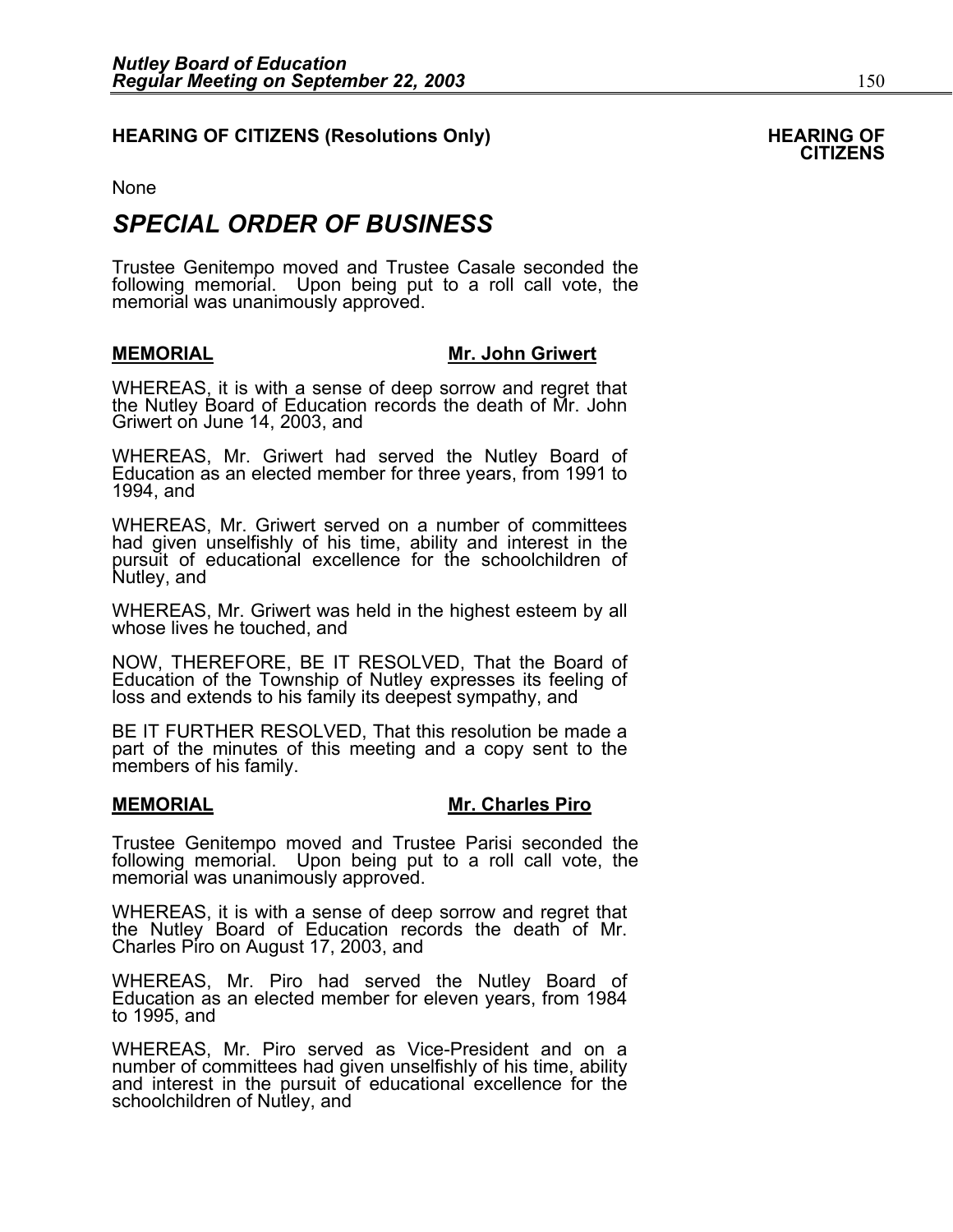WHEREAS, Mr. Piro was held in the highest esteem by all whose lives he touched, and

NOW, THEREFORE, BE IT RESOLVED, That the Board of Education of the Township of Nutley expresses its feeling of loss and extends to his family its deepest sympathy, and

BE IT FURTHER RESOLVED, That this resolution be made a part of the minutes of this meeting and a copy sent to the members of his family.

### **MEMORIAL Mr. Charles J. Luddy**

Trustee Genitempo moved and Trustee Parisi seconded the following memorial. Upon being put to a roll call vote, the memorial was unanimously approved.

WHEREAS, it is with a sense of deep sorrow and regret that the Nutley Board of Education records the death of Mr. Charles J. Luddy on July 8, 2003,

WHEREAS, Mr. Luddy was employed in September, 1948 as a business teacher and in 1970 as a business department head in the Nutley Public Schools and had a distinguished educational career until his retirement in July, 1975 and

WHEREAS, Mr. Luddy won the admiration and respect of his fellow educators and exemplified at all times the finest qualities of his profession.

NOW, THEREFORE, BE IT RESOLVED, That the Board of Education of the Township of Nutley extends deepest sympathy to the members of his family, and

BE IT FURTHER RESOLVED, That this resolution be made a part of the minutes of this meeting and a copy sent to the members of his family.

Superintendent Serafino spoke fondly about each person and the contributions they made to the education system as well as the Township of Nutley.

### **SUPERINTENDENT'S RESOLUTIONS SUPT'S**

Trustee Parisi moved and Trustee Genitempo seconded a motion that the Board approves the Superintendent's Resolutions numbers 1 through 20 as listed below.

The following twenty resolutions recommended by the Superintendent were unanimously approved by roll call vote.

### 1. **RETIREMENT - CUSTODIAN CUSTODIAN**

BE IT RESOLVED that the Board of Education approves the retirement of Richard Giezey, Custodian, effective September 1, 2003.

## **RESOLUTIONS**

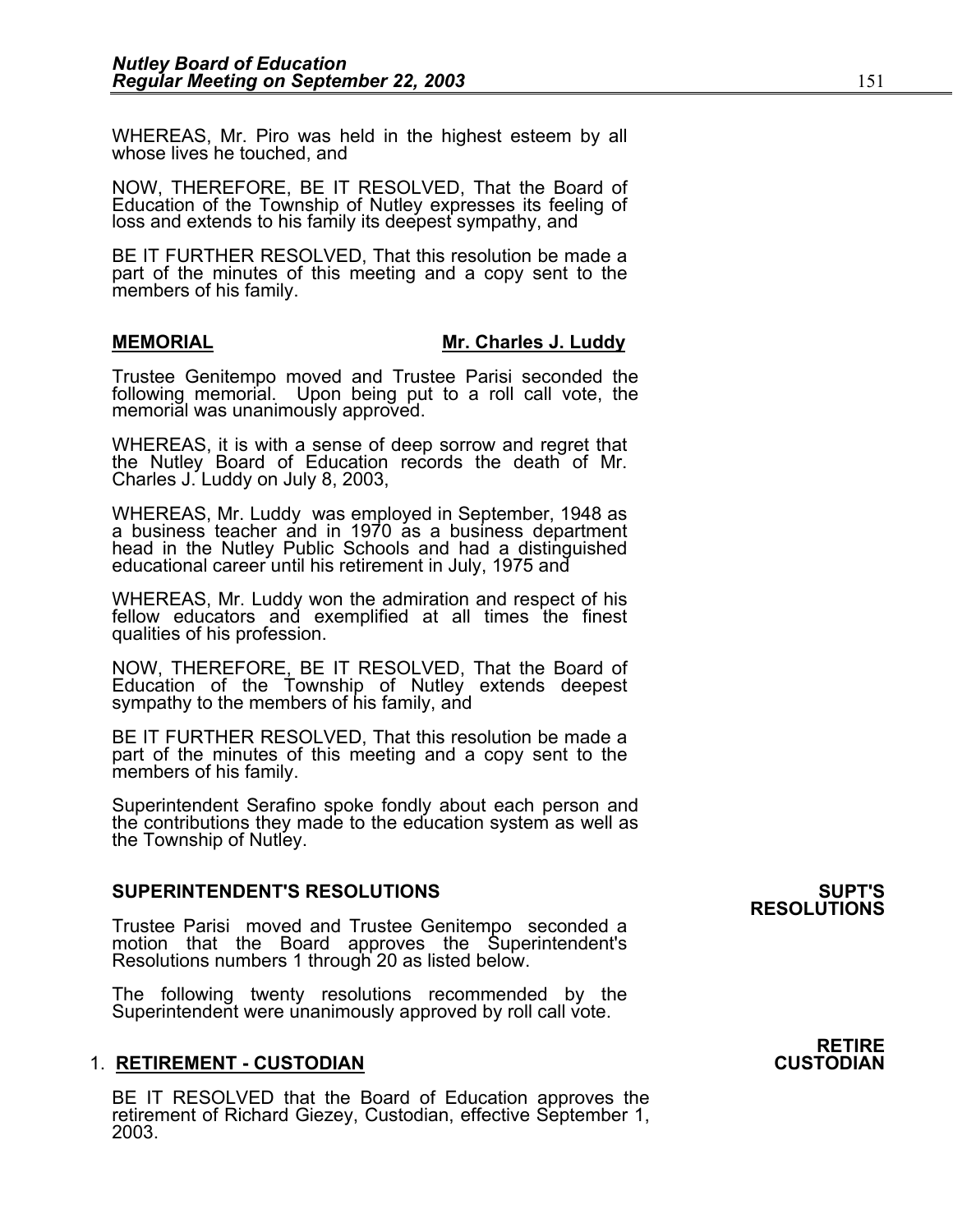### **2. RESIGNATIONS - Athletics**

BE IT RESOLVED that the Board of Education approves the resignation of the following coaches:

| Joseph Musciotto | -Head Golf Coach                    |
|------------------|-------------------------------------|
| Kimberly Higgins | -Volunteer Assistant Softball Coach |

### **3. RESIGNATION – Part-time School Aide**

BE IT RESOLVED that the Board of Education approves the resignation of Mrs. Margaret Konapaka, part-time school aide, effective September 1, 2003.

### 4. **AMENDING APPOINTMENT - Non-Tenured Staff**

BE IT RESOLVED that the Board of Education approves the<br>amending of the resolution, approved at the June 23, 2003<br>Board meeting, to reflect a change in the part-time status and<br>salary of Miss Kristen Puzio to full-time, \$3

### **5. AMENDMENT - CHANGE-IN-TRAINING LEVEL ADJUSTMENT ADJUSTMENT C**

BE IT RESOLVED that the Board of Education approves the amending of the resolution, approved at the August 25, 2003<br>Board meeting (Schedule F), to reflect changes in the change-<br>in-training level adjustments for the 2001-0 school year as per the attached Schedule C.

### **6. CHANGE-IN-TRAINING LEVELS**

BE IT RESOLVED that the Board of Education approves the following employees be advanced to the proper level of the salary guide in accordance with Board of Education regulations, said teacher having completed the necessary college courses to qualify for such advancement, to be effective September 1, 2003:

| <u>To B.A.+30</u><br>Sarah Clark             | $\frac{\text{Step}}{7\frac{1}{2}}$ | <b>Salary</b><br>\$42,255   |
|----------------------------------------------|------------------------------------|-----------------------------|
| To M.A.<br>Jeffrey Jacobs<br>Pamela Maggiano | 6<br>6                             | 40,490<br>$20,245$ (p/t .5) |
| To M A +30                                   |                                    |                             |

| TU M.A.TJU     |    |        |
|----------------|----|--------|
| Carol VonAchen | 17 | 68,255 |

**RESIGN<br>ATHLETICS** 

**RESIGN** 

**AMEND APPOINT STAFF** 

| <b>AMEND</b>      |  |
|-------------------|--|
| <b>CHANGE-</b>    |  |
| IN-TRAINING       |  |
| <b>ADJUSTMENT</b> |  |

-CHANGE<br>IN-TRAINING **LEVELS**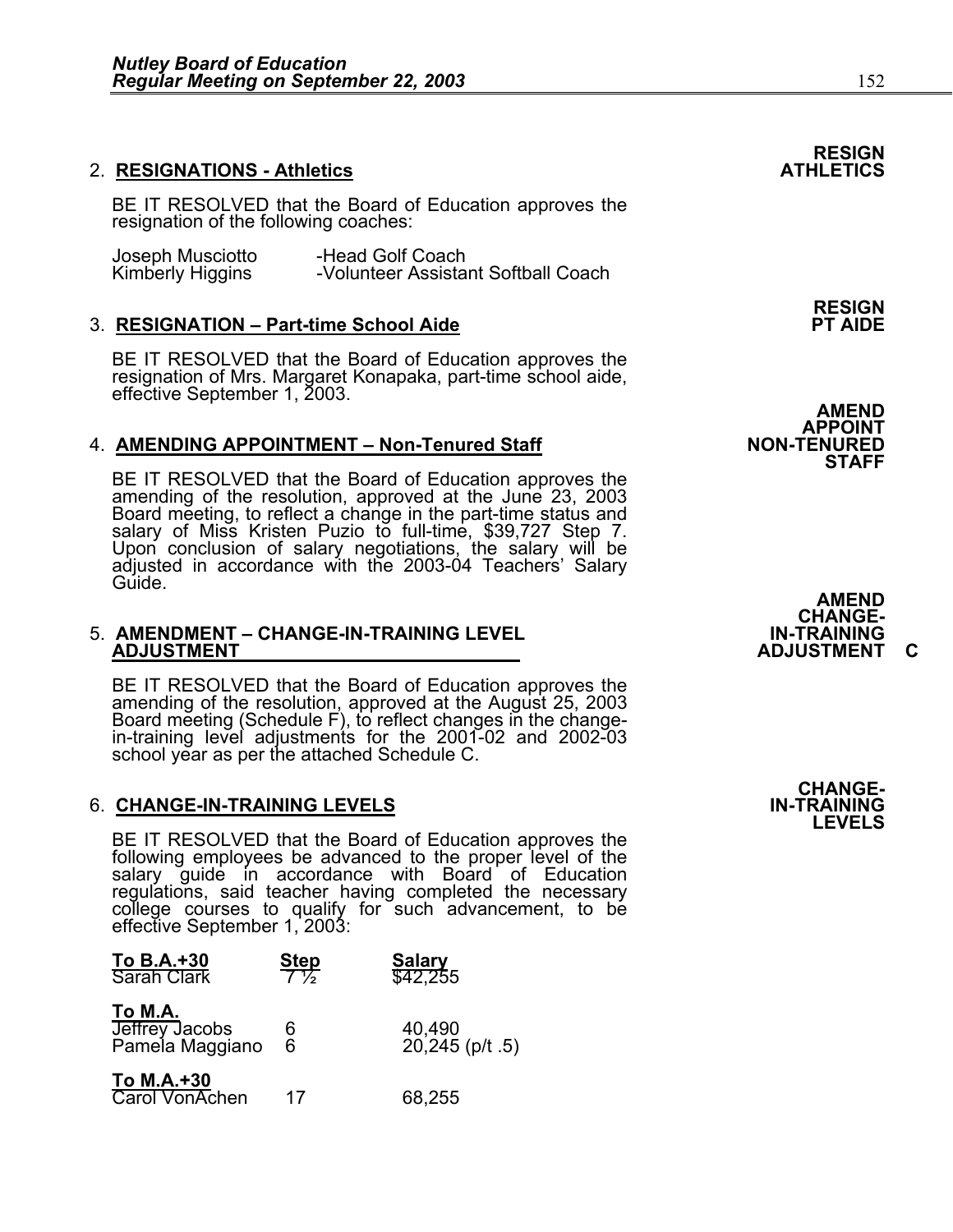### 7. **APPOINTMENT - Professional Staff**

BE IT RESOLVED that the Board of Education approves the appointment of Miss Emanuela Fierro as teacher for the 2003-04 school year, effective September 4, 2003 at the annual salary of \$18,878, B.A. Step 6 (p/t .5) (prorated) in accordance with the 2002-03 Teachers' Salary Guide. Upon<br>conclusion of salary negotiations, the salary will be adjusted in<br>accordance with the 2003-04 Teachers' Salary Guide.

### 8. **APPOINTMENT – Instructional Aide**

BE IT RESOLVED that the Board of Education approves the<br>appointment of Mrs. Lisa Zito as instructional aide for the 2003-04 school year, effective September 1, 2003 at the<br>annual salary of \$15,759 –Step 7 in accordance with the<br>2002-03 Secretarial Guide. Upon conclusion of negotiations,<br>the salary will be adjusted in accordance with the the salary will be adjusted in accordance with the 2003-04 Secretarial Salary Guide.

9. **APPOINTMENT – Volunteer Coach**<br>**COACH BE IT RESOLVED that the Board of Education approves the COACH** appointment of Mr. Gabe Abouzid for the position of Volunteer<br>Boys Soccer Coach for the 2003-04 school year.

## 10. **APPOINTMENTS – Teacher Substitutes TEACHER B SUBS**

BE IT RESOLVED that the Board of Education approves the appointments of the teacher substitutes listed on the attached Schedule B dated September 22, 2003 for the 2003-04 school year.

### 11. **APPOINTMENT – Substitutes SUBS**

BE IT RESOLVED that the Board of Education approves the following substitutes for the 2003-04 school year:

### School Aide

Valerie Nisivoccia Christine Pearce

### **Secretary**

Christine Pearce

## 12. **APPOINTMENTS – BOE Extended Day Program EXTENDED DAY**

BE IT RESOLVED that the Board of Education approves the appointment of the School Age Extended Day Program

## **APPOINT**

**APPOINT<br>INSTRUCTIONAL AIDE** 

**APPOINT** 

**APPOINT** 

**APPOINT** 

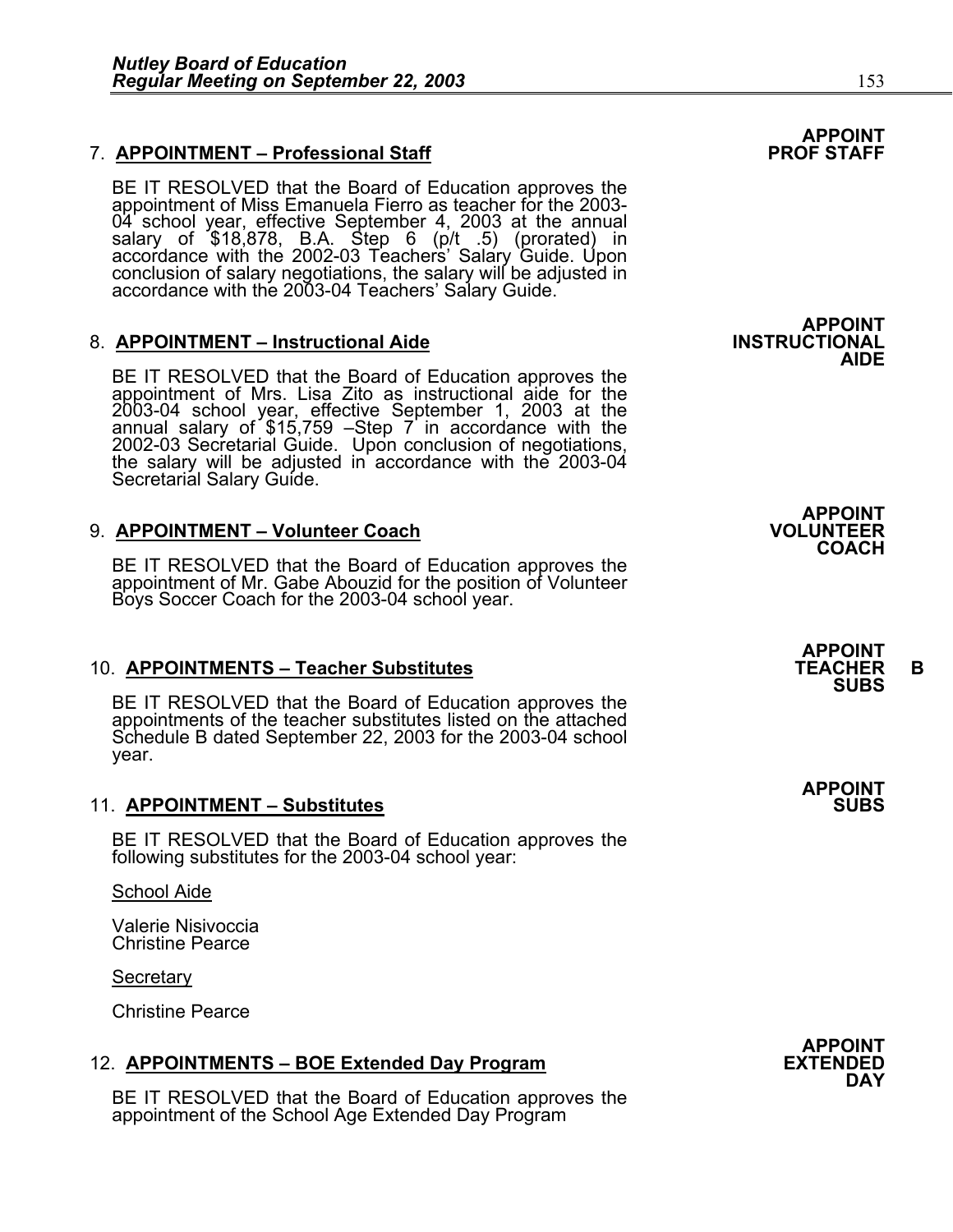employees listed below for the 2003-04 school year at the salaries indicated:

| Substitute Child Care Teacher (p/t)                                          | <b>Hourly Rate</b>                 |  |
|------------------------------------------------------------------------------|------------------------------------|--|
| Tara Castallano<br>Jessica Lynn Jernick<br>Walter Murray<br>Gerald Salzarulo | \$21.00<br>21.00<br>21.00<br>23.00 |  |
| Substitute Child Care Aide (p/t)                                             | <b>Hourly Rate</b>                 |  |
| Wade Garner*                                                                 | \$10.50                            |  |

\*BE IT FURTHER RESOLVED that the Board approves the application for emergent hiring as per the state criminal review procedure.

# **APPOINT 4 APPOINT - Buildings & Grounds Employee 4 APPOINT 5 APPOINT<br>B&G EMPLOYEES<br>BE IT RESOLVED that the Board of Education approves the**

BE IT RESOLVED that the Board of Education approves the<br>appointment of Ron Ruggiero as a buildings and grounds<br>employee Group 2, Step 3 on a 90-day probationary basis<br>effective October 1, 2003 thru December 30, 2003 at the with the 2003-04 Buildings & Gróunds Employees Salary<br>Guide.

### 14. **EXTRA COMPENSATION COMP**

BE IT RESOLVED that the Board of Education approves the following personnel be paid extra compensation in the amounts indicated for services rendered:

### **PAYMENT FOR SUMMER HOURS – High School Guidance Counselors – August 27 & 28, 2003**

| Kathryn Comune           | \$842.20 |
|--------------------------|----------|
| James Mauro              | 860.92   |
| Susan Scerbo             | 860.92   |
| <b>Mary Fran Simmons</b> | 793.44   |

### **PAYMENT FOR SUMMER HOURS – Franklin Middle School Guidance Counselors – August 26 & 28, 2003**

| James Cummings       | \$860.92 |
|----------------------|----------|
| <b>Sherrie Tolve</b> | 566.16   |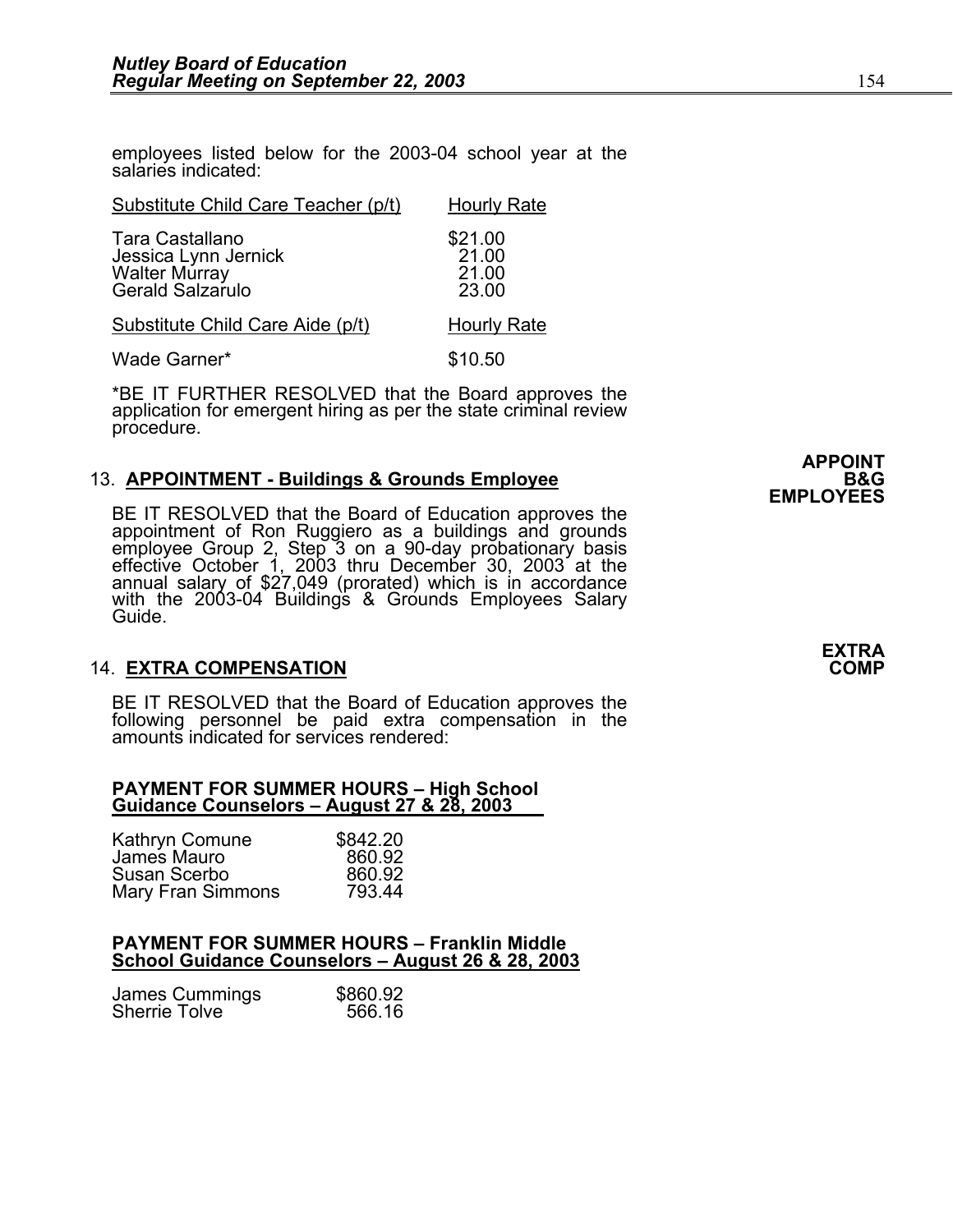### **PAYMENT FOR SUMMER HOURS – Librarians**

| <b>Beverly Apple</b>       |   | \$749.02 |
|----------------------------|---|----------|
| Christine Chmeil           |   | 404.90   |
| <b>Maria Gernitis</b>      |   | 728.22   |
| Sheryl Ives                | ۰ | 1,820.55 |
| <b>Susan Rooney</b>        |   | 846.92   |
| Camille Sains <sup>®</sup> |   | 672.72   |
| Louis Walk                 |   | 496.60   |

### **PAYMENT FOR SUMMER HOURS-Secretary-Athletics – August 18-27, 2003**

Suzanne Peters \$1,618.24

### **PAYMENT FOR SUMMER HOURS-Secretary-Library – August 25-29, 2003:**

Linda Orr \$606.80

### **PAYMENT FOR SUMMER HOURS – Preparing Rooms – (Transfers)**

| Joyce Cunningham | \$207.84 |
|------------------|----------|
| Lisa Palestina   | 207.84   |
| Joanne Tibaldo   | 207.84   |

### **PAYMENT FOR SUMMER BAND CAMP – August 24 – 29, 2003**

| Aurilla Emerson | \$1,772.10 |
|-----------------|------------|
| Jarett Zellea   | 1,772.10   |

### **SPECIAL CLASS PLACEMENT – Educationally SPECIAL SPECIAL** 15. **Disabled Student CLASS**

BE IT RESOLVED that the Board of Education approves the placement and attendance of a student in out-of-district Special Education classes for the 2003/04 school year as follows:

| School                                                                        | No. of | Student Classification Date | Effective | Tuition         |
|-------------------------------------------------------------------------------|--------|-----------------------------|-----------|-----------------|
| <b>UMDNJ University</b><br><b>Behavioral Health</b><br>Care<br>Piscataway, NJ | $1*$   | ED.                         |           | 9/8/03 \$57,600 |

\*Note: This is a mandated placement.

# **PLACEMENT**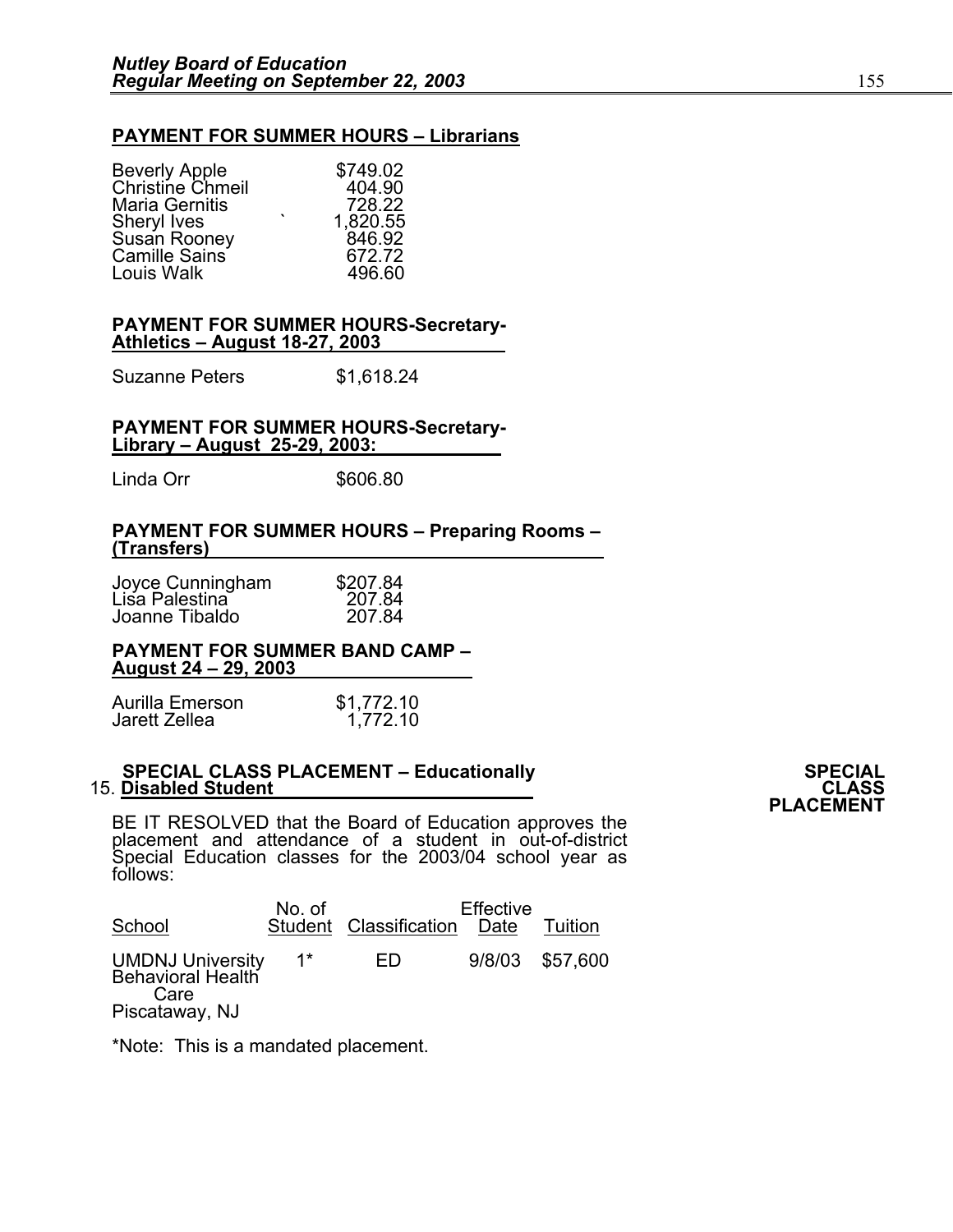## 16. LEAVE OF ABSENCE – Teacher **ABSENCE – Teacher ABSENCE**<br>TEACHER

BE IT RESOLVED that the Board of Education approves an extension of a childrearing leave of absence for Mrs. Susan Dingwell for the 2003-04 school year with the provision that she notify the Superintendent of Schools of further teaching<br>intentions no later than April 1, 2004.

### 17. LEAVE OF ABSENCE - Instructional Aide

BE IT RESOLVED that the Board of Education approves a medical leave of absence without pay for Mrs. Joanne Witczak from September 23, 2003 through December 31, 2003.

### 18. **LONGEVITY PAY PAY**

BE IT RESOLVED that the Board of Education approves the following longevity payment:

Rosemary Clerico-\$3,870 (prorated) Eff. Oct. 1, 2003 (25 yrs.) Linda Christy -\$2,016 (prorated) Eff. Oct. 1, 2003 (15 yrs.)

### **19. TRANSFER OF PERSONNEL**

BE IT RESOLVED that the Board of Education approves, upon the recommendation of the Superintendent of Schools, the following transfers:

| Name                                             | From                                  | To                                  |
|--------------------------------------------------|---------------------------------------|-------------------------------------|
| Joyce Cunningham<br>Olga Suter<br>Joanne Tibaldo | Radcliffe<br>Lincoln<br>Spring Garden | Lincoln<br>Washington<br>Washington |

### 20. **APPOINTMENT – Professional Staff PROF STAFF**

BE IT RESOLVED that the Board of Education approves the appointment of Mrs. Valerie Piacenza as teacher for the 2003- 04 school year, effective September 23, 2003 at the annual salary of \$18,878, B.A. Step 6 (p/t .5) in accordance with the 2002-03 Teachers' Salary Guide. Upon conclusion of salary negotiations, the salary will be adjusted in accordance with the 2003-04 Teachers' Salary Guide.

**LEAVE**  OF<br>ABSENCE **AIDE** 

**LONGEVITY** 

**APPOINT**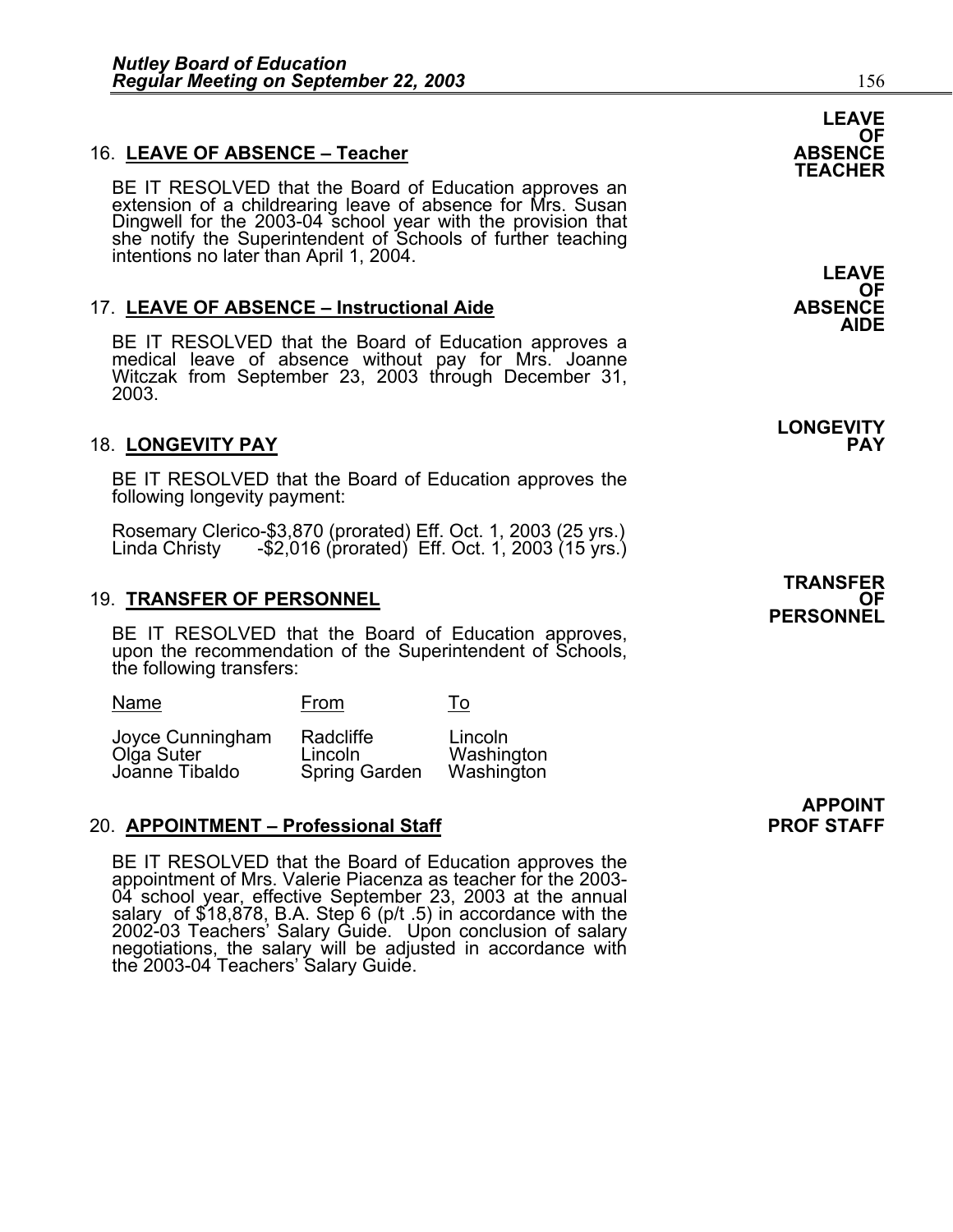### **BOARD SECRETARY'S RESOLUTIONS** SECRETARY'S

Trustee Casale moved and Trustee Genitempo seconded a motion that the Board approves the Board Secretary's Resolutions numbers 1 through 6 as listed below. Upon being put to a roll call vote the resolutions were unanimously approved with the following exception:

1. Trustee Genitempo abstained on the approval of check number 60580.

Mr. Mallen also noted that resolution number 5 is for the sale<br>of a school bus to the Township of Nutley for \$1.00. The Board's use of this vehicle has expired, by state law, and the Township of Nutley expressed an interest in using it for their Hazmat Department.

1. **BILLS AND MANDATORY PAYMENTS**<br>**PAYMENTS** BE IT RESOLVED that the Board of Education approves the **PAYMENTS** payment of bills and mandatory payments dated September 22, 2003 in the total amount of \$2,684,703.29 (Appendix A).

## 2. **REQUESTS FOR USE OF SCHOOL BUILDINGS AND USE OF BUILDINGS B GROUNDS AND GROUNDS**

BE IT RESOLVED that the Board of Education approves the requests for the use of school buildings and grounds (Appendix B), that conform to the rules and regulations set by the Board of Education.

### 3. **TRANSFER SCHEDULE TRANSFER C SCHEDULE**

BE IT RESOLVED that the Board of Education approves, in compliance with N.J.A.C. 9:20-2, the transfers in the 2003-04 budget per Transfer Schedule #1 dated September 22, 2003 in<br>the amount of \$65,241.00 as appended (Appendix C).

### **4. PETTY CASH FUNDS**

WHEREAS, pursuant to NJAC 6:20-2.8 and Policy #615 (6620), a Board of Education may establish petty cash funds,

NOW, THEREFORE, BE IT RESOLVED that the Board of Education approves the following petty cash funds for schools to be established in the amounts listed:

| <b>High School</b>     | (Joseph Zarra, Custodian)   | \$500 |
|------------------------|-----------------------------|-------|
| <b>Franklin School</b> | (John Calicchio, Custodian) | 400   |
| Lincoln School         | (Cynthia Healy, Custodian)  | -300  |

### **BOARD RESOLUTIONS**

**BILLS &** 

**PETTY FUNDS**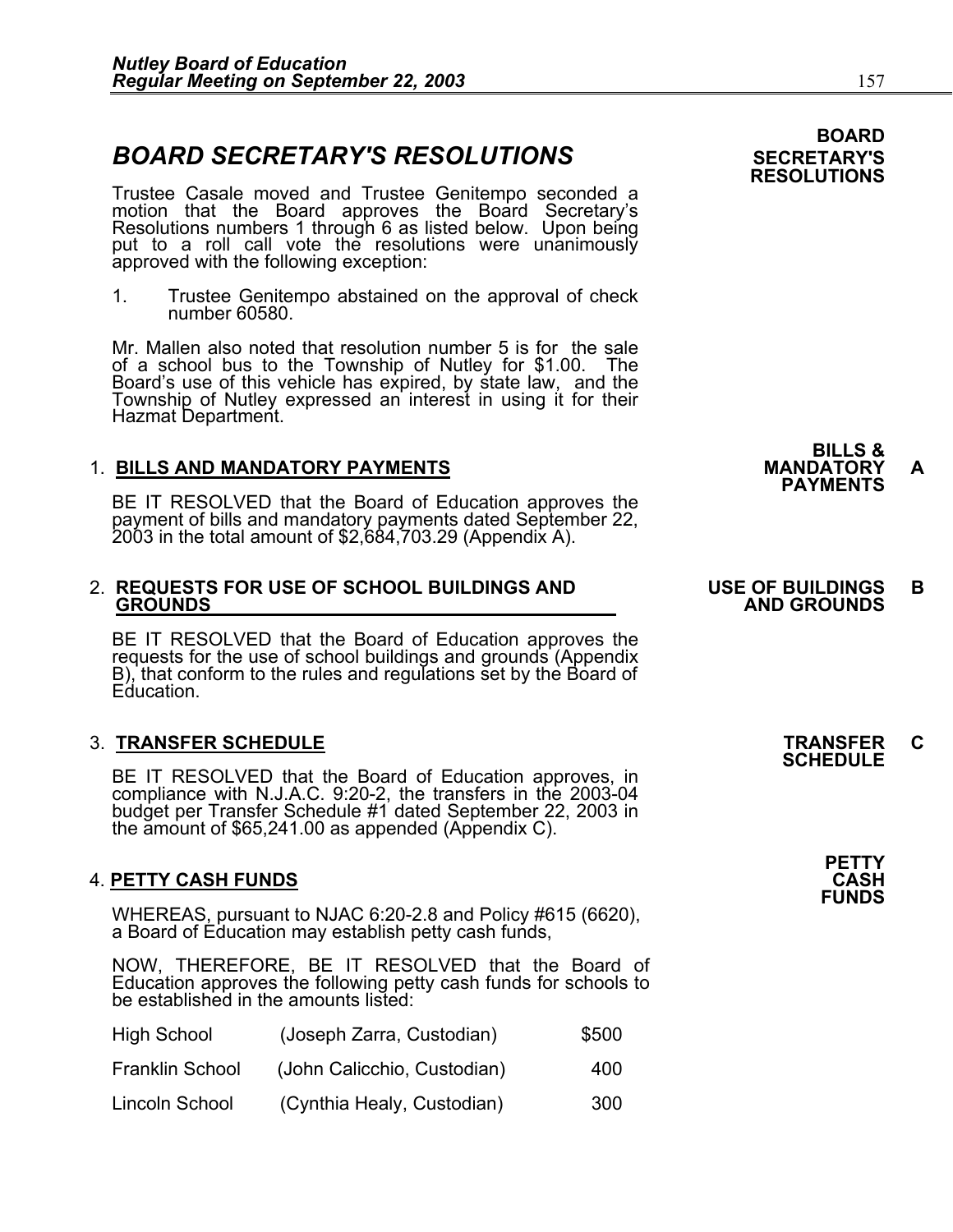| Radcliffe School                                                                                                                                 | (Mariana Francioso, Custodian)                       | 300   |  |
|--------------------------------------------------------------------------------------------------------------------------------------------------|------------------------------------------------------|-------|--|
|                                                                                                                                                  |                                                      |       |  |
| Spring Garden School (Rosemary Clerico, Custodian)<br>300                                                                                        |                                                      |       |  |
|                                                                                                                                                  | Washington School (Douglas Jones, Custodian)         | 300   |  |
| Yantacaw School                                                                                                                                  | (MaryLou Dowse, Custodian)                           | 300   |  |
| BE IT FURTHER RESOLVED that the Board of Education<br>approves the additional district-wide petty cash accounts to be<br>established as follows: |                                                      |       |  |
|                                                                                                                                                  | Board of Education (James Mallen, Custodian)         | \$500 |  |
|                                                                                                                                                  | Director of Extended Day (Maria Cervasio, Custodian) | 300   |  |
|                                                                                                                                                  | Pupil Transportation (Peggy Hollywood, Custodian)    | 400   |  |
| <b>Special Services</b>                                                                                                                          | (Barbara Hirsch, Custodian)                          | 300   |  |
| Technology Coordinator (Robert Presuto, Custodian)<br>300                                                                                        |                                                      |       |  |

and and the state of the state and the state of the state of the state of the state of the state of the state o<br>The state of the state of the state of the state of the state of the state of the state of the state of the st

BE IT YET FURTHER RESOLVED that the Board of Education approves the maximum expenditure for petty cash funds to be set at \$40 and that the individual petty cash funds are replenished by submitting a properly completed voucher to the Board of Education as necessary.

### **5. APPROVE SALE OF PUPIL TRANSPORTATION VEHICLE**

BE IT RESOLVED that the Board of Education approves the sale of a 1991 GMC 16 passenger van/school bus to the Township of Nutley for the amount of \$1.00.

### **6. NJ CASH MANAGEMENT FUND**

BE IT RESOLVED that the Board of Education approves the Business Administrator/Board Secretary to invest surplus funds of the Board of Education and funds which will be available for a determinate period of time in the State of New Jersey Cash Management Fund as per NJ statutes.

### **COMMITTEE REPORTS REPORTS**

| Trustee Del Tufo | - Student Liaison Committee     |
|------------------|---------------------------------|
| Trustee Viola    | - Community Relations Committee |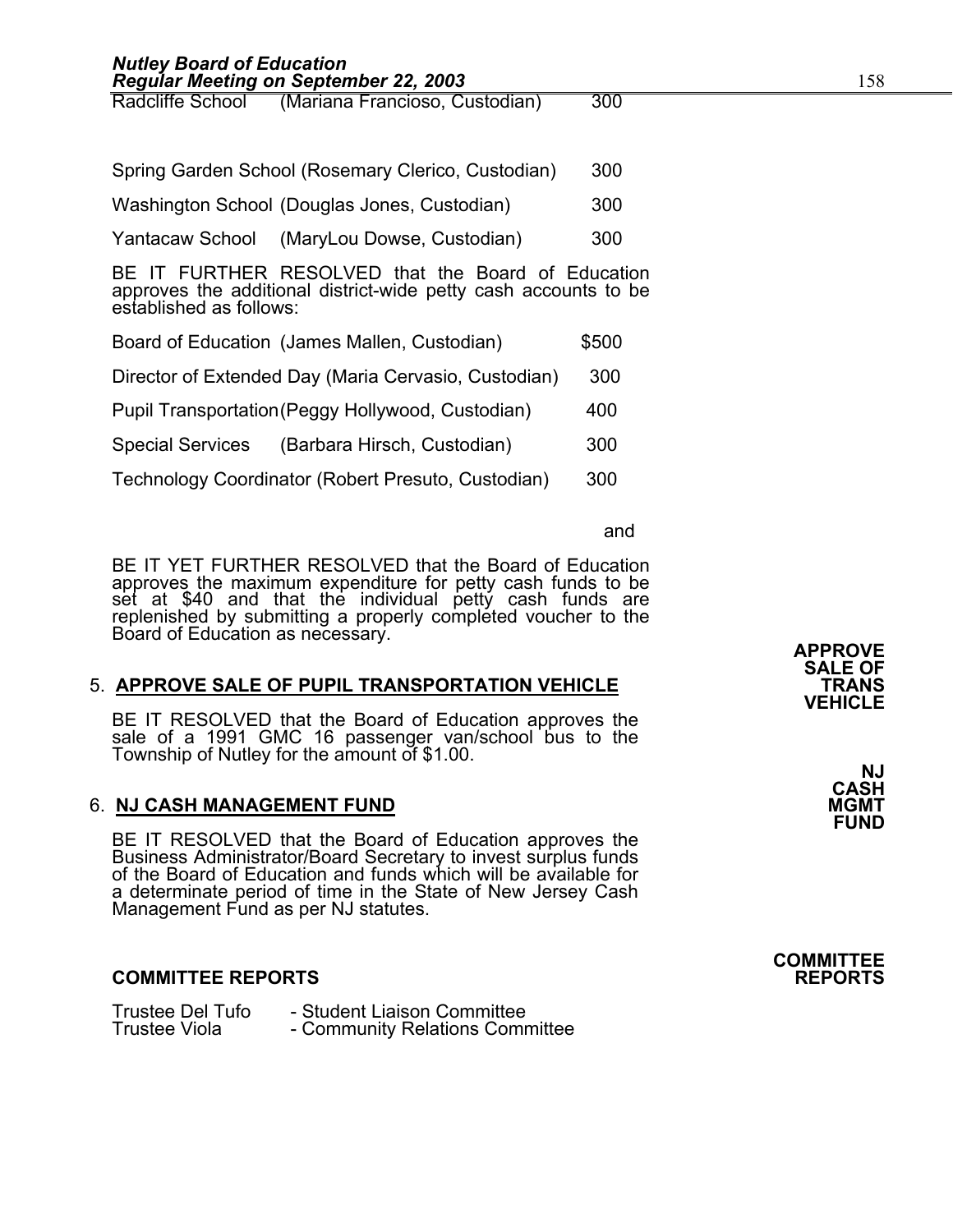### **HEARING OF CITIZENS CITIZENS**

Resident Charles Tedesco stated that he, and a group of residents, had strong concerns and were very upset regarding the parking lot in back of the Franklin Middle School. He also expressed his concerns regarding the middl crossing Franklin Avenue to take their gym classes on the Oval.

President Alamo apologized to Mr. Tedesco and the residents present for their frustration related to the parking lot. She assured them that there was no malicious intent on the part of the Board.

Mr. Tedesco stated that the residents are asking for the removal of the ramp, the stairs to be put back and the fence to be repaired. He suggested alternate parking possibilities.

President Alamo said the Facilities Committee met numerous times to discuss how to handle the temporary parking situation and felt it was a viable and positive solution to the problem. She stated that they also felt it was beneficial to the children to have physical education on the Oval.

Mr. Tedesco also expressed his support for the many teachers present regarding their impending contract.

Resident Lori Wiedman provided pictures to the Board regarding the flooding that takes place in back of Spring Garden School when it rains.

President Alamo said the Board is aware of the problem and is making attempts to correct it.

Franklin School Principal, John Calicchio, explained the current problems surrounding teacher parking and having gym classes<br>on the blacktop at Franklin School. He stated that the intent for this temporary parking was in the best interest of all involved, the students, the staff and neighborhood residents.

Resident Cindy Hansult expressed her disappointment and concerns regarding the process of the temporary parking lot in back of Franklin School. She stated that she does not want a parking lot in her backyard. She added that if the residents lose this battle she wants it to go on record that she requested an attractive barrier between her house and what might be a parking lot.

President Alamo responded to her questions and said Mr. Mallen would explain the permit process.

Resident Diane Rebinibeas expressed her concern that the temporary parking lot will become permanent.

Resident Mike Baldino stated that he did not agree that making the parking lot in back of Franklin School is for the benefit of the children. He said the children could cross the street for gym without making the back of Franklin School a parking lot.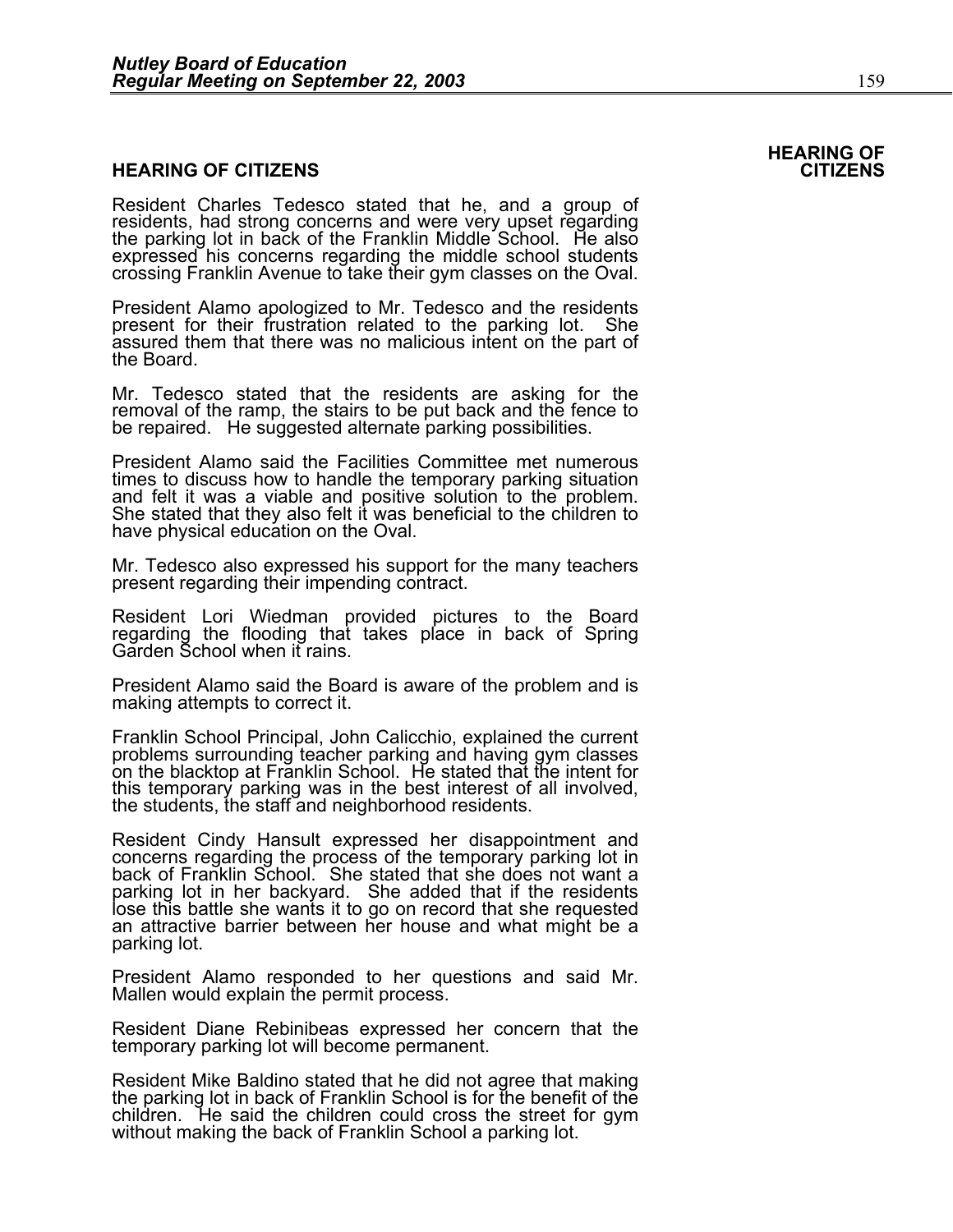Resident Zemanek commented that Trustee Casale was the only Board member who attended the meeting held by the residents regarding the Franklin School parking lot. He asked who was responsible for the project at Franklin School and who will be managing the funds regarding the big projects throughout the school district.

President Alamo stated that the day the residents met, several Board members were scheduled to meet with the Governor's meeting with the Governor's Office was canceled due to the hurricane and she was told that the meeting with the residents was also canceled. She added that had she known the meeting was still taking place she, as well as several Board members, would have been present.

Mr. Mallen said he was responsible for signing the purchase order to De Frank Paving for the parking lot. He explained that every single Board member is required to vote, pursuant to law, at a regular Board meeting, on large purchases and the expenditure of millions of dollars for the award of bids for projects that were approved in the recent bond referendum.

Mr. Mallen said that the Facilities Committee is comprised of four Board of Education representatives as well as community representatives and commissioners from the town. He added that the committee met several times and, other alternatives, it was agreed that the temporary parking lot was the best solution for all.

Mr. Mallen explained, in detail, the process for obtaining the permit for the parking lot.

Resident Rich Hansult stated that if children are getting hurt on the blacktop it should be replaced with grass using the \$42 million dollars the Board received to fix the schools. He also made suggestions for alternative parking.

Resident Janice Guardino expressed her support for a fair contract and health benefits for the teachers in Nutley. She also asked why the teachers' contract was not settled yet.

President Alamo said that the Board is in the middle of negotiations and at this time cannot comment.

President Alamo said that, for the record, the Board did not pass a \$42 million dollar referendum but a \$4.8 million dollar referendum to fix our science labs and install a telephone and intercom system throughout the elementary schools.

Resident Elsa Kator said the playground behind Franklin School was built for the children and suggested that the Board put grass back there and find another place for the teachers to park.

Hearing no further comments, President Alamo closed this portion of the meeting.